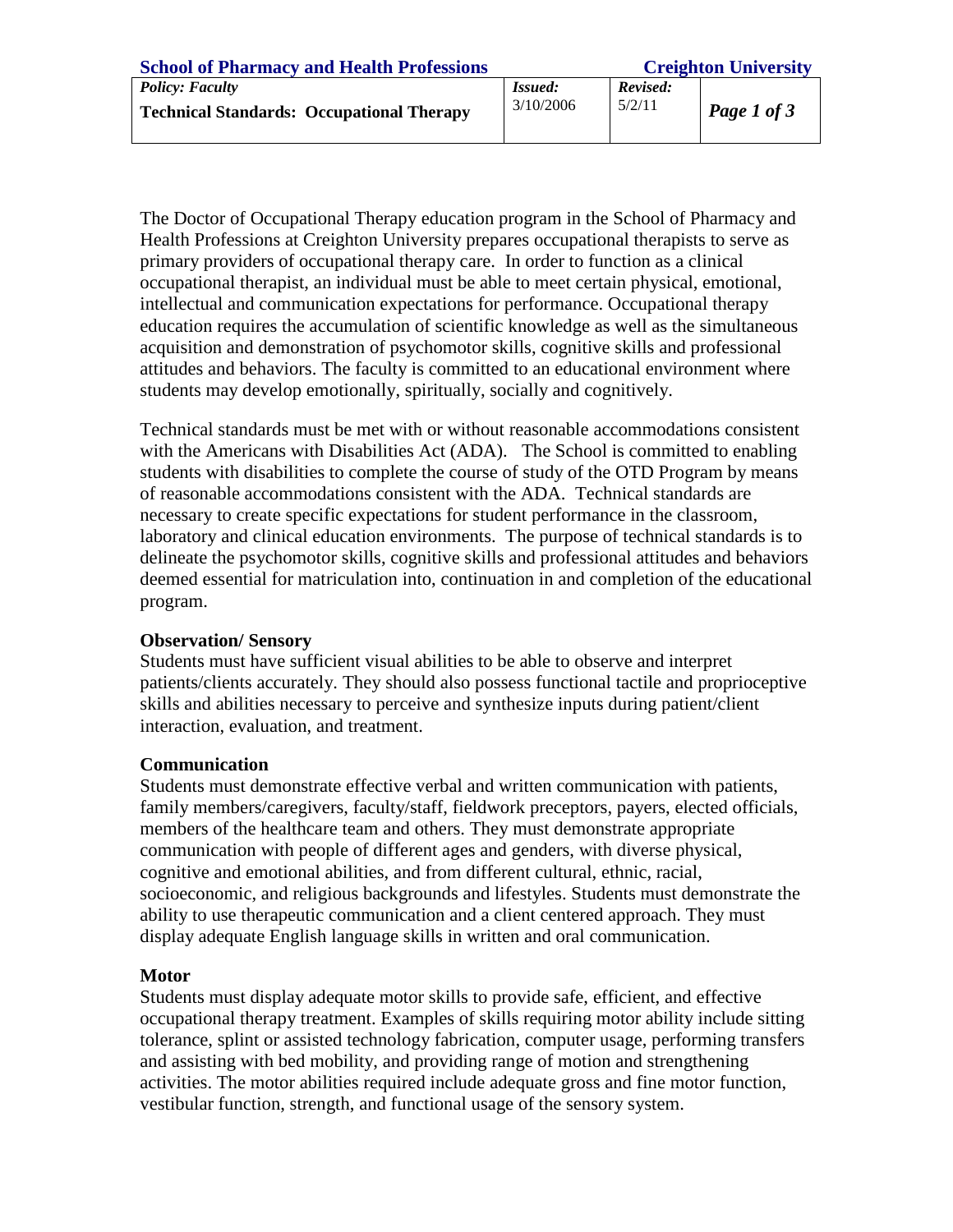| <b>School of Pharmacy and Health Professions</b> | <b>Creighton University</b> |          |             |
|--------------------------------------------------|-----------------------------|----------|-------------|
| <b>Policy: Faculty</b>                           | <i>Issued:</i>              | Revised: |             |
| <b>Technical Standards: Occupational Therapy</b> | 3/10/2006                   | 5/2/11   | Page 2 of 3 |
|                                                  |                             |          |             |

## **Intellectual / Conceptual**

Students must demonstrate problem solving throughout the didactic and experiential components of the program. This includes the ability to interpret information from multiple sources (written, verbal, environmental, interpersonal, etc.), carry out instructions in a timely manner, and understand and follow written instructions such as policies and procedures. Therefore, the student must be able to read complex material, and write in a way that is accurate, descriptive, free from errors and consistent with guidelines or standards. Further, students must be able to apply critical thinking processes in order to gather information, identify problems and alternative plans of action. They must be able to make decisions spontaneously in "on the spot" situations, pressure situations from high workload demands, and variable time and environmental demands.

# **Behavioral / Social Skills / Professionalism**

Students must possess sufficient emotional health to fully utilize their intellectual abilities, exercise good judgment, adhere to ethical standards, complete patient care responsibilities promptly, and relate to others with courtesy, compassion, maturity, and respect for their dignity. Because occupational therapy education and practice takes place in a large variety of settings, students must have the ability to participate collaboratively as a (professional) team member, must be able to modify behavior in response to feedback, and display emotional health when faced with changing environments, clinical uncertainties, and stressful workloads that include multiple concurrent demands and short deadlines. This requires the ability of students to be aware of and appropriately react to their own emotional responses. In addition, students must at all times maintain personal appearance and hygiene that is appropriate for professional and classroom settings.

## **Attainment of Technical Standards**

Inability to comply with these technical standards may result in course failure. Applicants are encouraged to voluntarily discuss their disabilities with the Director of Admissions and the Assistant / Associate Dean for Academic Affairs of the School in order to consider and prepare for the accommodations that may be needed. After enrollment, a student with a disability who wishes to request reasonable accommodations may directly contact the Assistant / Associate Dean for Academic Affairs of the School or the Creighton University Office of Services for Students with Disabilities. Verification and documentation of the disability by a qualified professional, such as a physician or psychologist, will be needed before reasonable accommodations are made. Accommodations will not be considered reasonable if they affect the substance of the occupational therapy educational program, compromise the School's educational standards, and/or negatively affect the safety of students and/or other people, including patients, with whom they may come into contact in the course of their studies. If accommodations are provided, this information will be kept in strict confidence.